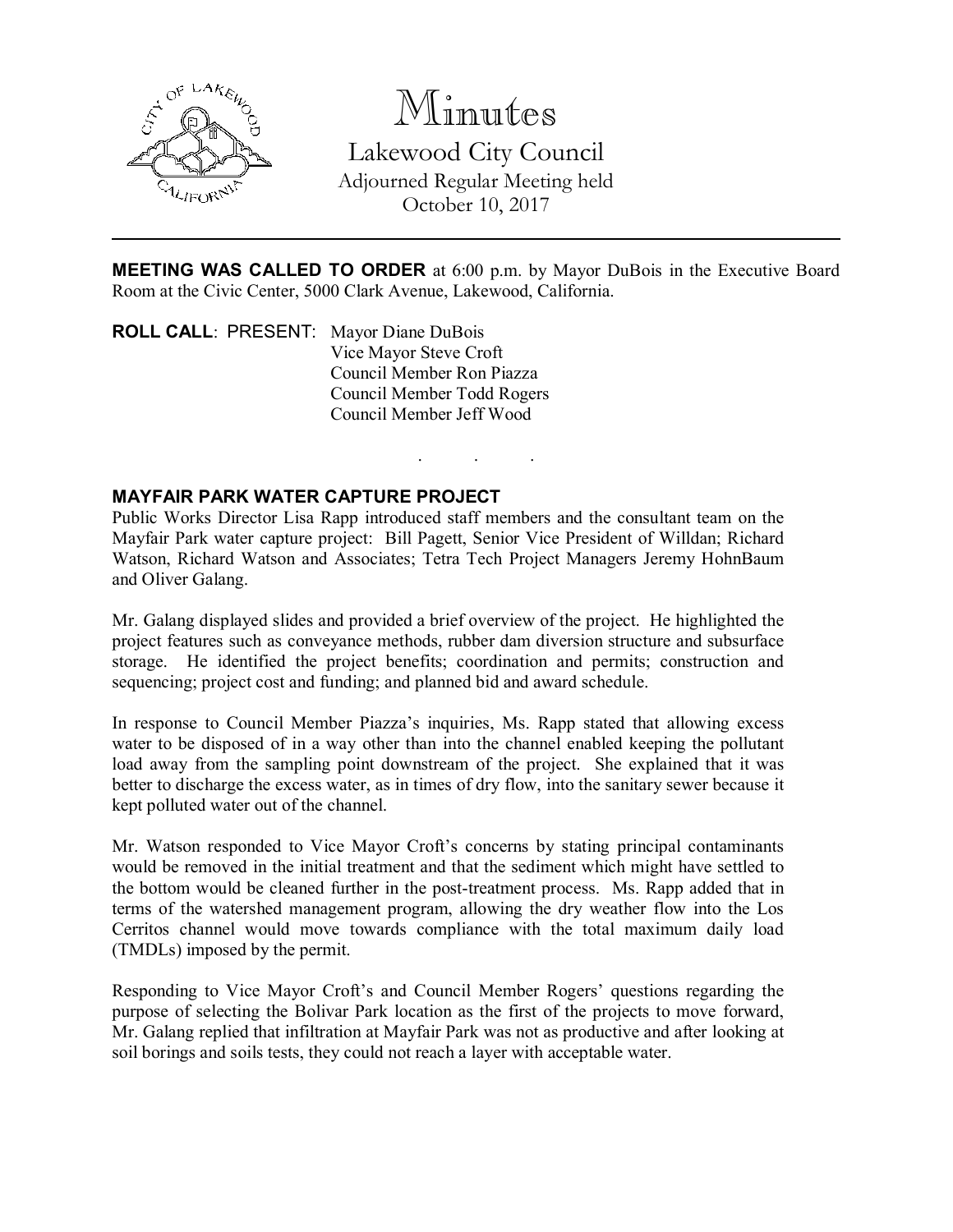City Council Minutes October 10, 2017 Page 2

# MAYFAIR PARK WATER CAPTURE PROJECT - Continued

Vice Mayor Croft clarified for Council Member Rogers that the water at Bolivar Park would go into the system but that the aquifer it would run into would not be the City's drinking water aquifer. Ms. Rapp added that it would be from the upper zones perched water table which was of a lesser quality.

Mr. Watson responded to questions from Council Member Rogers by stating that the infiltration at the Bolivar Park facility allowed the natural soil processes to remove the pollutants so that those constituents would be prevented from going directly into the drinking water or aquifer. He explained that in addition to compliance with the permit, there was the added benefit of not having to purchase potable water for irrigation purposes.

In response to Council Member Piazza's concerns regarding the uses of the water, City Manager Thaddeus McCormack explained that the motivation behind these projects had been to deal with TMDLs and the Municipal Separate Storm Sewer System (MS4) permit, which passed on onerous requirements to treat stormwater without taking into consideration the fiscal impact.

Responding to Council Member Rogers' inquiries regarding sending the water downstream to dilute the contaminants, Ms. Rapp stated that the water drained to a different part of the watershed and that other projects, such as the ones in Long Beach and Santa Monica, allowed water to go into the sanitation district treatment plants as well.

Replying to Mr. McCormack's question regarding a preference between infiltration versus retaining, treating and discharging of water, Mr. Watson explained that there was research currently being conducted that might provide the ability for future treatment and moving towards resolving some water supply issues.

Ms. Rapp confirmed for Vice Mayor Croft that there was no other location along the Clark channel in Lakewood that might be capable of doing the infiltration without being too far or too costly to build.

In response to questions from Council Member Piazza, Ms. Rapp stated that based on the amount of flow that could be saved during dry weather, the recycled water from the reservoir would handle approximately forty-five percent of the irrigation at Mayfair Park.

Mr. Watson responded to Council Member Piazza's inquiry regarding the capture project in the neighboring cities by stating that the location of the City of Bellflower's project was at Caruthers Park which was at a completely different watershed but that there had been some preliminary exploratory work being done at the City of Paramount's Progress Park, which was directly upstream of Bolivar Park, but that their project would focus on wet weather flow.

Ms. Rapp stated that a Use and Maintenance Agreement with the County for the diversion system similar to the one for Bolivar Park would require approval by the Board of Supervisors. She reported that plans had been sent for County review and comments.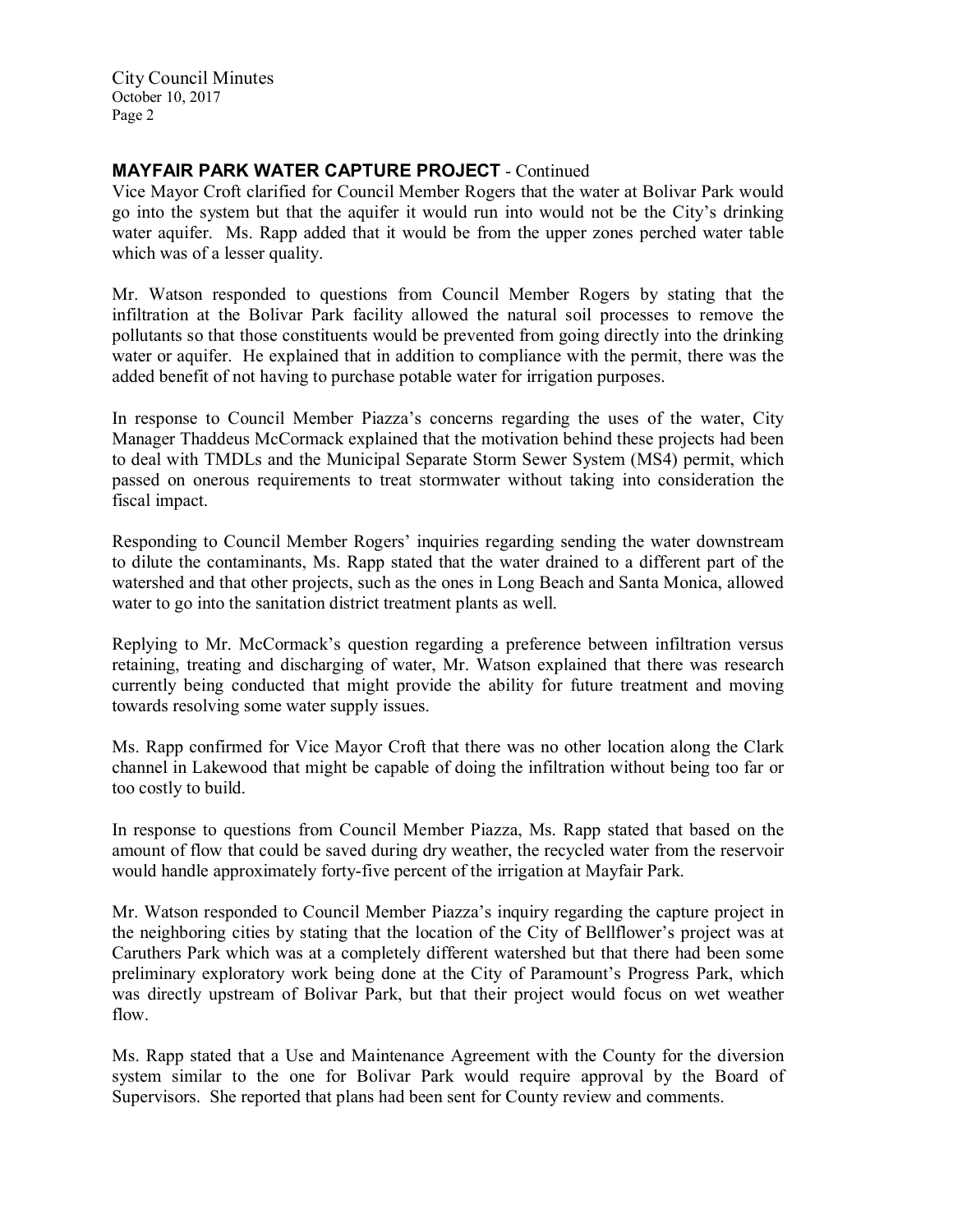City Council Minutes October 10, 2017 Page 3

## MAYFAIR PARK WATER CAPTURE PROJECT - Continued

Confirming for Vice Mayor Croft that most of the equipment access and storage for the project would be located within Mayfair Park, Ms. Rapp reported that there had been discussions with the schools and the crossing guard at the intersection to coordinate planning.

Ms. Rapp responded to Mayor DuBois' inquiry regarding the project's impacts to the Burns Community Center by stating that the improvements at Burns would be completely finished by the time of construction and that operations should continue as normal. She noted that there would be a brief period during which a pipe would be installed to connect the catch basins in the rear of the Burns parking lot for drainage there instead of into the channel.

Lisa Litzinger, Director of Recreation and Community Services, responded to Vice Mayor Croft's question by explaining that no events would be relocated as a result of the project. She stated that the Chamber car show would make use of other areas of park and that there would be no relocation of the Pan Am Fiesta since the project would commence after the event.

Responding to Council Member Wood's question regarding the project timeframe, Mr. Galang stated that construction would take approximately fifteen months.

Mr. Galang provided information on construction cost estimates and stated that the total budget for the project was \$15,000,000 under the Caltrans funding agreement. Ms. Rapp provided a brief explanation of the design, bid and award timeline with construction commencing in May.

Ms. Rapp displayed slides and provided an update to the construction progress at the Bolivar Park water capture project and highlighted the portions which had been completed, such as the storage reservoir installation and the channel drop inlet structure and inflatable rubber dam as well as the pre-treatment structure, pump station and associated piping being constructed. She stated that the items under construction included the wet well at the reservoir and identified the remaining work, which consisted of final grading on top of the reservoir; treatment room extension; irrigation installation; demolition of the third picnic shelter; site work for all three picnic shelters and shelter assembly; landscaping; and start up, testing and training. She reported that the total contract to date was at \$8.77 million with \$2.32 million in finish work and 109 days remaining in the project.

Ms. Rapp replied to Council Member Wood's questions by stating that the delay at the Bolivar Park project totaled fifty four additional days with about forty-five days resulting from weather disruption.

Ms. Rapp identified the next steps in the process for the Mayfair Park project which included advertising for bids after Thanksgiving, coordination with the County, sending out applications for permits, and release of the environmental documents. She stated that a recommended contract award would be presented for City Council consideration early next year.